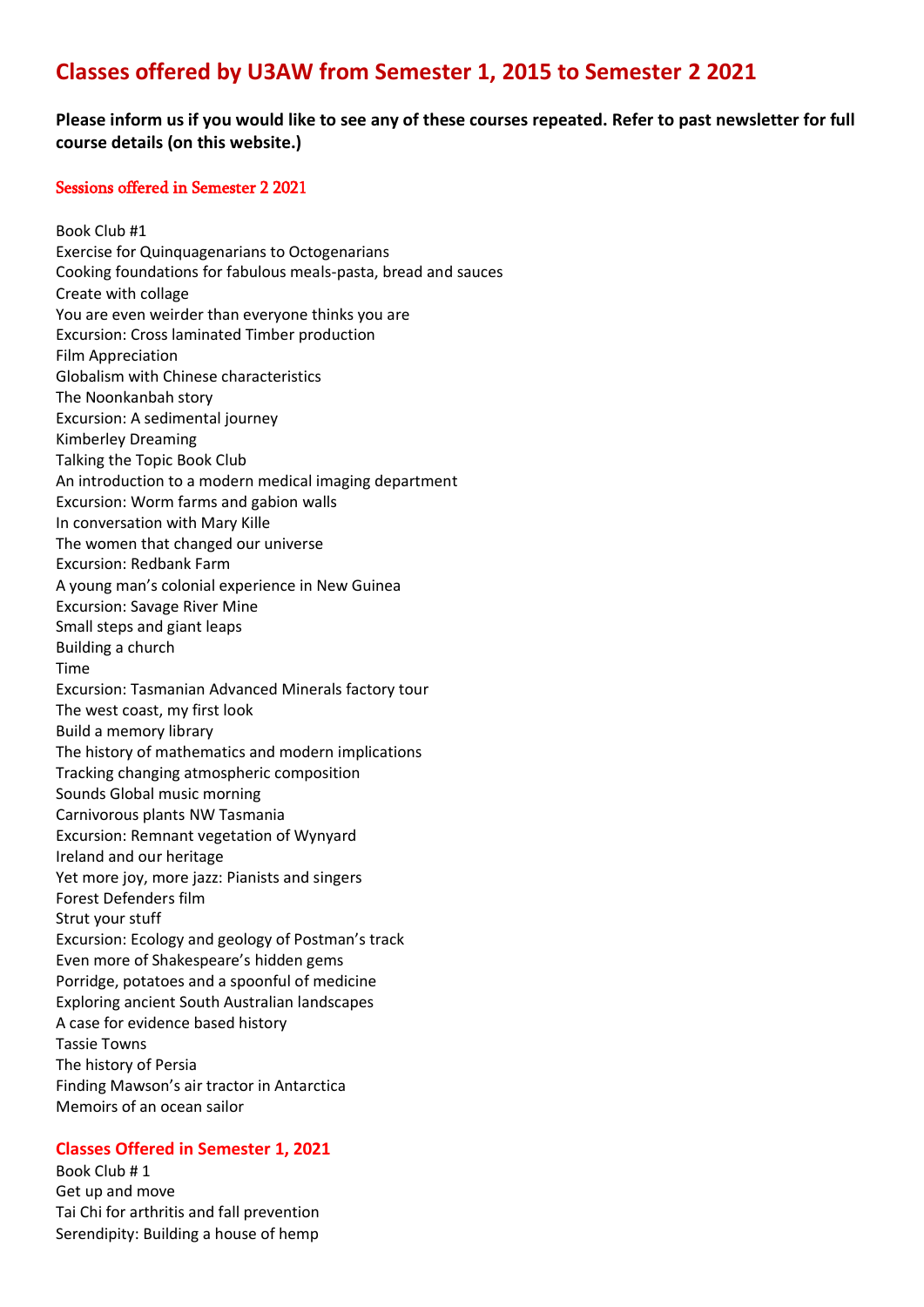Fire lighting – now and then A sedimental journey Armchair Travel: A personal journey through the eastern bloc Serendipity: Measuring atmospheric composition More of Shakespeare's hidden gems Excursion: Redbank Farm Film Appreciation Serendipity: An inside view of Gaza Excursion: Explore Fossil Bluff rockpools Armchair Travel: Two Tassie trips Talking the topic — our other book group Excursion: Bus tour of historic sites — Hampshire and Surrey Hills Serendipity: The life and times of the Lake Margaret Tramway How the west was lost Worm farms and gabion walls Serendipity: From Nuna to Fossil Bluff: the geological history of the Wynyard area Years ahead: misunderstood road rules Excursion: Fossil Bluff rediscovered Serendipity: North West Community Legal Centre A Stroll down some of poetry's byways Serendipity: Searching for ET Your technology questions answered Excursion: Forico Nursery Armchair Travel: Cruising with the stars Serendipity: Native orchids of NW Tasmania Electric car walk-around and Q and A session Excursion: Ransley veteran car collection Serendipity: Four amazing men Working with analytical X-rays Natural resource management: what is it, what does it have to do with me? Armchair Travel: Venice Serendipity: Fabulous fungi The ISLAND Project — how you might be able to modify your risk of dementia Bike maintenance and care My great, great grandfather was a convict Serendipity: The fne art of creating excellence My Journey with Penguins; a guide Excursion: Tasmanian Advanced Minerals factory tour Armchair Travel: The great outdoors: white water rafting in Qld to sea kayaking in Antarctica Serendipity: Geomagnetic reversal – how trustworthy is your compass? Around and around – Tasmania from the outside looking in Ukulele pop up outdoor jams Harmonica jam

## **Classes Offered in Semester 2, 2020**

Book Club Clogging Tai Chi for beginners Serendipity, NW Community Legal Centre: Who We Are, What We Do and Legal Issues that Affect Us All Ukulele pop up outdoor jams The North-West Coast by Time Travel Botanical Art Armchair Travel: To Antarctica, the long way Excursion: Bird identification at Tiabunna Serendipity: My Life as an Artist Excursion: Vestiges of our glacial past Film Appreciation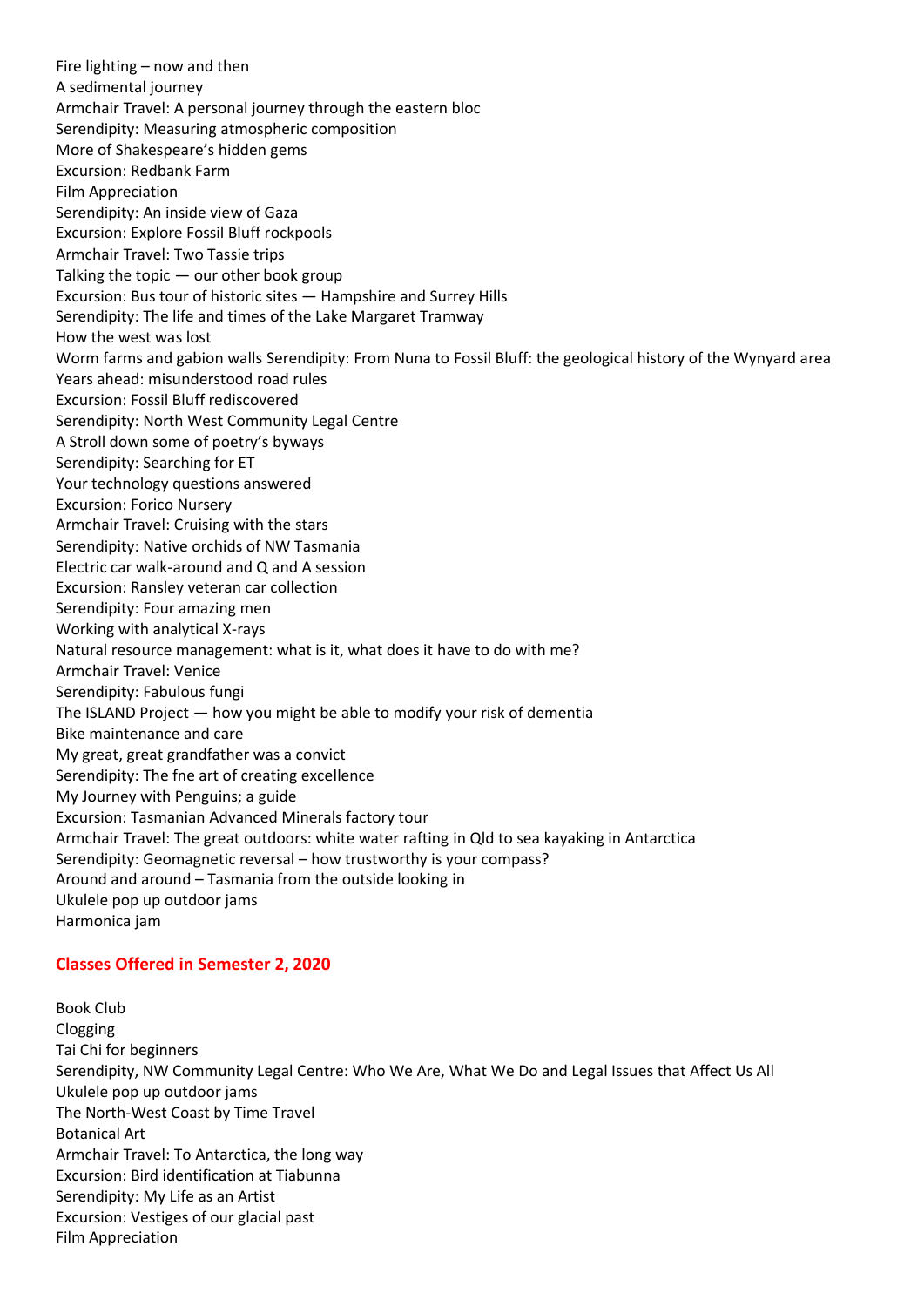Talking the Topic — our other book group Serendipity: Beauty and the Beast Armchair Travel: Roads less travelled in Europe Serendipity: Rural Alive and Well (RAW) More of Shakespeare's Hidden Gems Excursion: Remnant Vegetation of Wynyard — a botanical walk Serendipity: The Story behind an Australian Story — the Claremont Murders Excursion: Macro Photography s Armchair Travel: Taste of Sri Lanka Serendipity: Join the Pain Revolution — Re-think Pain, Re-engage, Recover Dr Iain McFarlane continues his local history lectures looking at the lives of the first explorers and settlers. Life under Edward Curr and the Van Diemen's Land Company My life in Slime Personality type and you Excursion: BUS TOUR OF HISTORIC SITES Hampshire & Surrey Hills Serendipity: The Future for Feeding the World Armchair Travel: Cruising from Darwin to Broome Serendipity: The Story of Two Songs Canine Care **Skits** More Joy: More Jazz Serendipity: Gravitational Waves Introduction to Qigong Armchair Travel: Ireland Fire in the Tasmanian Landscape Serendipity: Rome — Treasure house of architecture and art

#### **Classes Offered in Semester 1, 2020**

Only a few classes were offered by Zoom during the Covid 19 lockdown in Tasmania

#### **Classes Offered in Semester 2, 2019**

Make a Pen Tai Chi for Arthritis Harmonica Jam Reaching for the Stars Ukuleles From Midwife to Member Telling Tales Film Appreciation Past Lives 1: Intriguing stories from members Life Moves A Tale of Two Headlands # 1 Mosaic Taster Past Lives 2: Intriguing stories from members Book to Film Adaption Excursion: Wynyard's Robo-Cows Excursion: Red Cow Organics Dairy, Oldina Power Tools: Hey, I can do this! (Repeat) A Tale of Two Headlands # 2 Mixed Media Mayhem Build Your Own Casket Excursion: Wynyard Community Garden Beat Your Grandchildren at Chess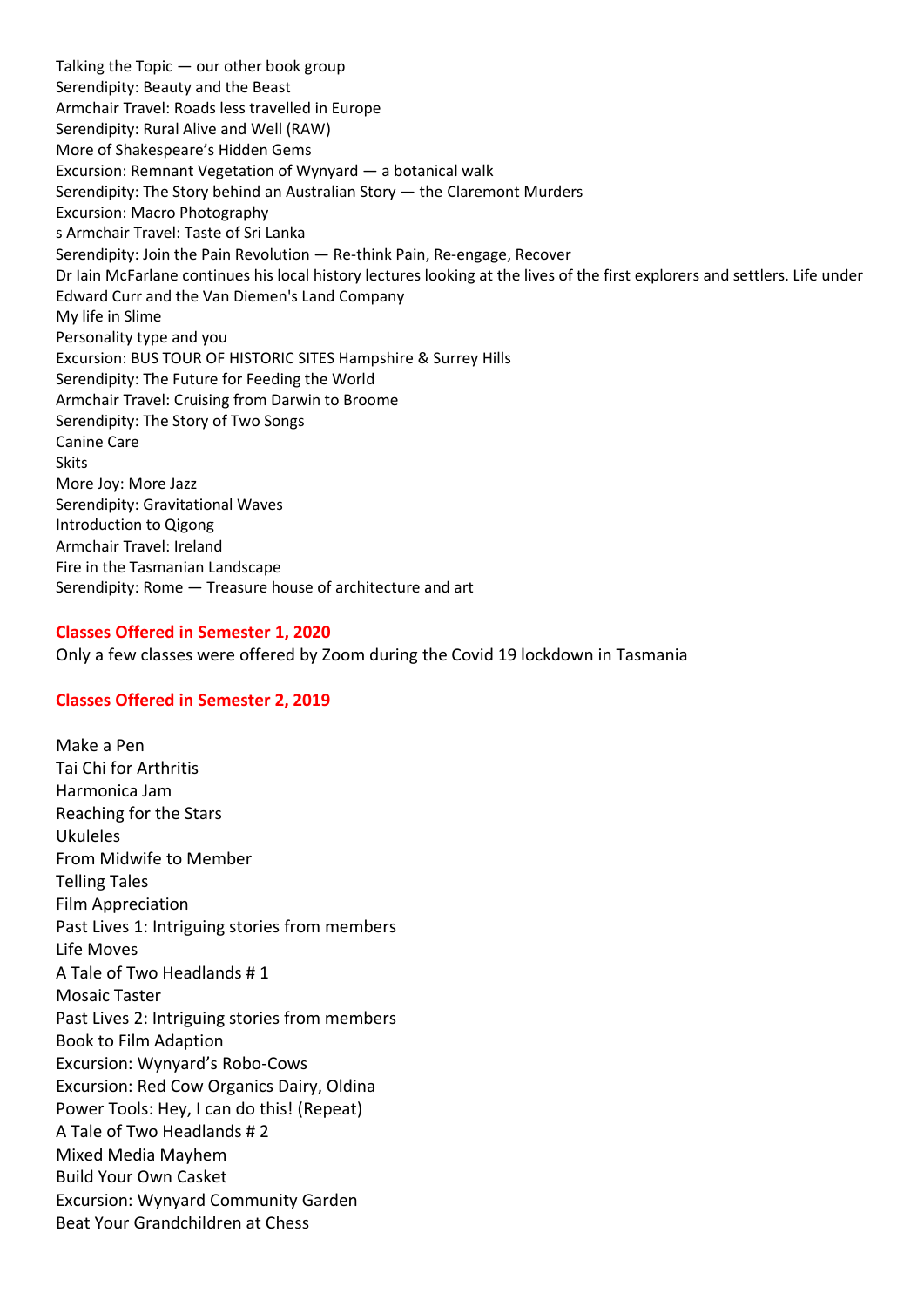Learn German Reaching for the Stars Ukulele & Singers Jam Session (continuation) Serendipity: From Midwife to Member Serendipity: Inspiring Change: From policeman to preacher Your Technology Questions Answered Serendipity: Deep Down Where the Sun Don't Shine Blue Hope Serendipity: The ISLAND Project The North-West Coast by Time Travel Serendipity: King Arthur Serendipity: Vacating the Two Star Hotel Serendipity: Water, Water Evrywhere Botanical Art Serendipity: Owen: The man and the mountain Blues Ukulele Serendipity: The Mechanics of Communication Serendipity: Combining Scientific farming with Wildlife Conservation Serendipity: What a Load of Rubbish Serendipity: The Joy of Jazz Telling Tales Film Appreciation Past Lives: Intriguing stories from members Armchair Travel: Kangaroo Island Bread Baking (repeat) Wynyard Pictorial History Armchair Travel: The Magic and Colour of India Poetry Reading Mental Health Week Free Event: Strike A Chord Armchair Travel: Europe by car Shakespeare: to illuminate the mind and warm the heart Wills, Powers of Attorney and Enduring Guardianship Armchair Travel: Cycling in France Be Your Own Delphic Oracle (Repeat) Armchair Travel: A Pilgrim's Tale Biological Farming in Latin America Armchair Travel: Turkey: Where East Meets West Excursion: A tale of Two Headlands #3 (Repeat)

#### **Classes Offered in Semester 1, 2019**

Alexander Technique Armchair Travel: From Mt Owen to Denali and Beyond Into Africa Russia by Riverboat On the Trail of '98 Cambodia: Canary in the Coalmine – Part 2 Zanzibar – the old and the new Be Your Own Delphic Oracle Bread Baking Coffins, Caskets and Shrouds Demystifying Written Music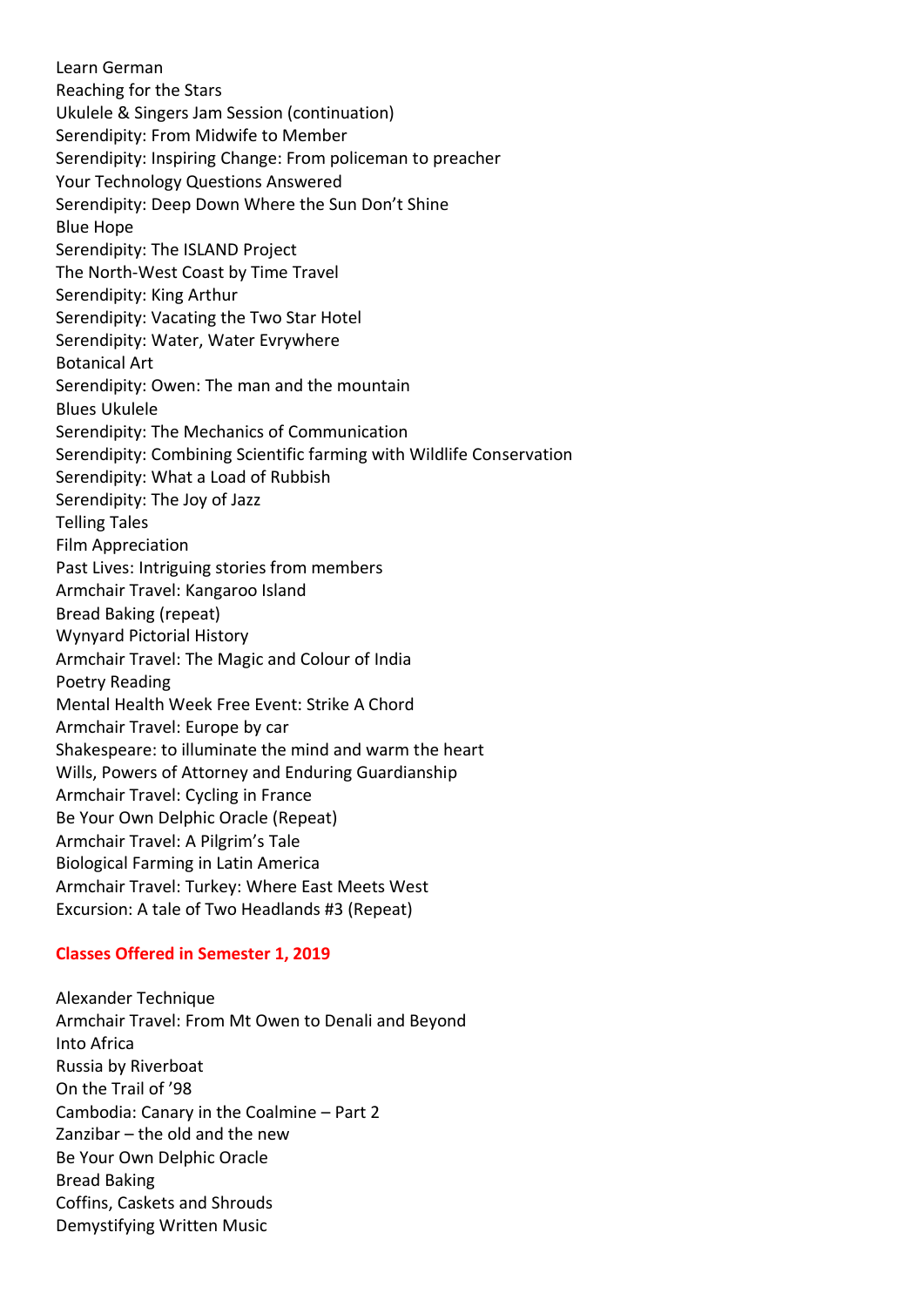Diamonds: the pleasure and perils of diamond buying Excursion: Murnong Wild Food Garden Film Appreciation (7 films shown on alternate weeks) Fossil Bluff's Secrets Free to Download and Use Gluten-Free Cooking Land the Right Information: Covers historical deeds, titles, land surveys and charts which are available to access freely through Libraries Tasmania website and the Land Tasmania's website, The LIST. Let's Learn German Lifting the Lid On ….. A set of six presentations on separate, everyday scientific Make your own natural moisturiser More Words, Words, Words Past Lives Play Pétanque Poetry Reading Power Tools … Hey, I can do it! Serendipity: WHAT DID YOU SAY? My hearing is fading Greenhouse Gas Emissions The Great War: Differing Perspectives Yacht Club sails into top spot Gluten: Facts, Fallacies, Fantasies Finding Life Before Life? Cuba and Peak Oil Climate Change's Biggest Dilemma – Global Dimming Firefighter, fundraiser, surf life saver and now marathon kayaker My family in Java Thermal Agitation ABC History and Bloopers Tai Chi for Arthritis and Fall Prevention Telling Tales Ukulele: Fingerpicking and Fingerstyle Wynyard: A Pictorial History

## **Classes Offered in Semester 2, 2018**

Armchair Travel: — Iceland Armchair Travel — South Africa's Garden Route Armchair Travel - Trans-Mongolian and Trans-Siberian Railways Armchair Travel - Cambodia: Canary in the Coalmine Armchair Travel — Self-driving Canal Boating in Europe Armchair Travel — Cuba - 2010: Resilience to prosperity? The third path Art with Sally Sadler Basic First Aid/ CPR – accredited training Beauty and the Beast Beginners Ukulele Continuation Ukulele and singers jam session Discover Tasmania's Arboretum Discover Wynyard's Community Gardens Dying 2 Know Your Options? EXCURSION: Fossil Bluff's Secrets Film Appreciation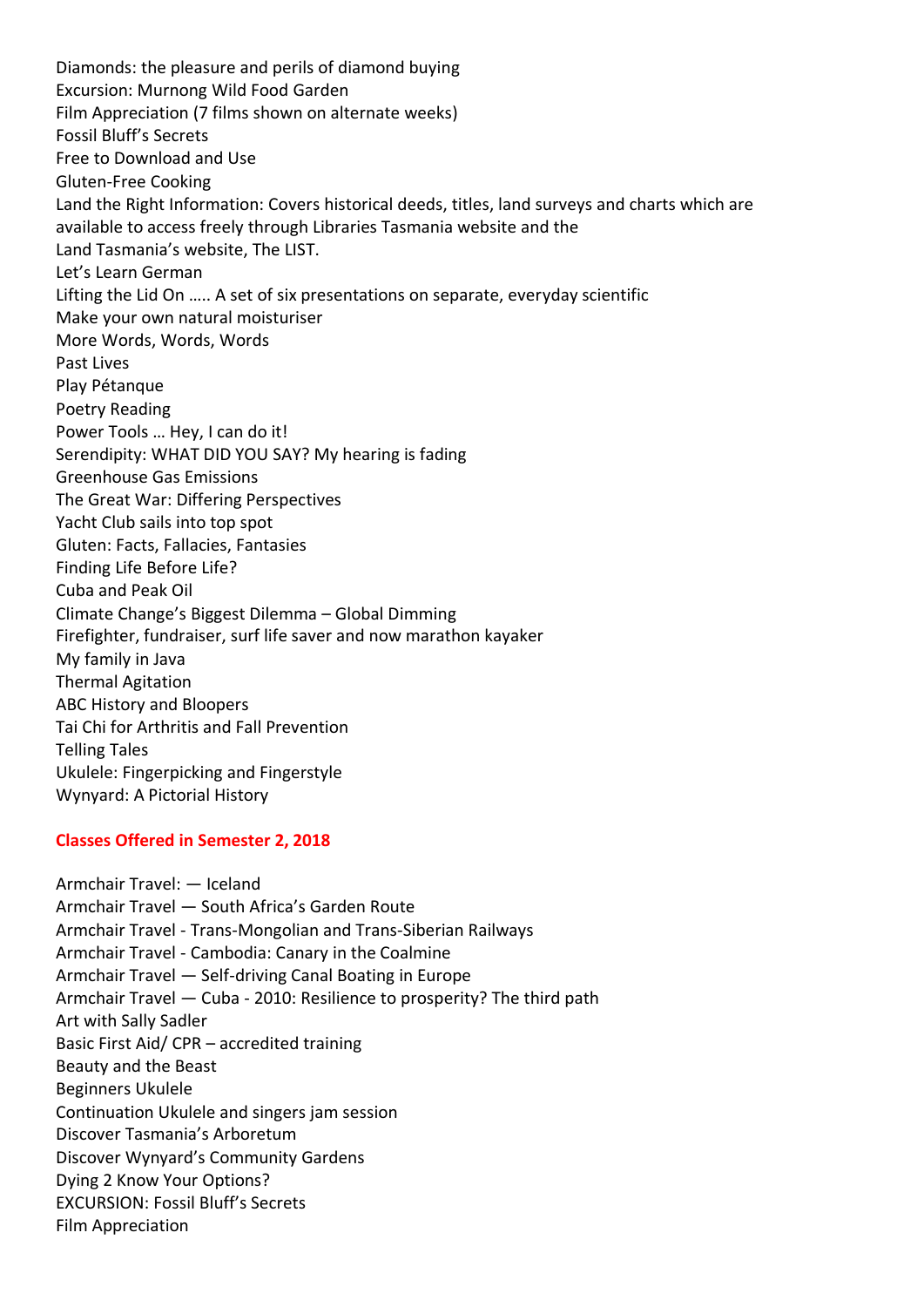Harmonica (continuation) How Surnames Began Huntington's Disease — Tasmania's curse In the Wake of Bass and Flinders – Tasmania from the outside looking in. Introduction to Live Well Tasmania and the NICE program Introduction to Tai Chi for Arthritis and Fall Prevention The Lobster Ponds Magnificent Desolation – The Story of the Moon Mode and Effects of 2011 Christchurch NZ Earthquakes Murchison: the good, the bad and the legacy Music Appreciation Poetry Readings RACT - Driving Years Ahead Regional History of North-West Tasmania Righting Wrongs Ropes and Knots Serendipity — Preparing PowerPoint Presentations Serendipity — Windfarms and Wildlife Serendipity – Ships and Ports Serendipity — The Future of Banking…… Do we need them? Serendipity — I would if I could with wood Serendipity - Lord Howe Island Serendipity - The Good Oil on Fats Serendipity — Doctors and Dinosaurs Tastes of the wild: native edible plants in our garden and kitchen Theatre and Drama For Fun Treasure Hunting at Doctors Rocks. Wine Appreciation Words, words, words

## **Classes Offered in Semester 1, 2018**

Anatomy and Physiology Armchair Trave: Alaska, Guatemala, Iceland Art with Sally Sadler Asbestos Beachcombing Book Club #1 (Ongoing from 2017) Book Club # Chess — How to beat your grandchildren Doctors Rocks Treasure Hunting Flowerdale Flowers Excursion Fossil Bluff: What the rocks tell us about climate change Harmonica for beginners Kitchen Knife Skills Maths for grandparents Cooking With Curie — Love it or hate it, you can't escape i Origins of Language Politics in the 21st century; change and dysfunction Scottish Country Dancing Ukulele and Singers Jam Video — Introduction to Digital Film Making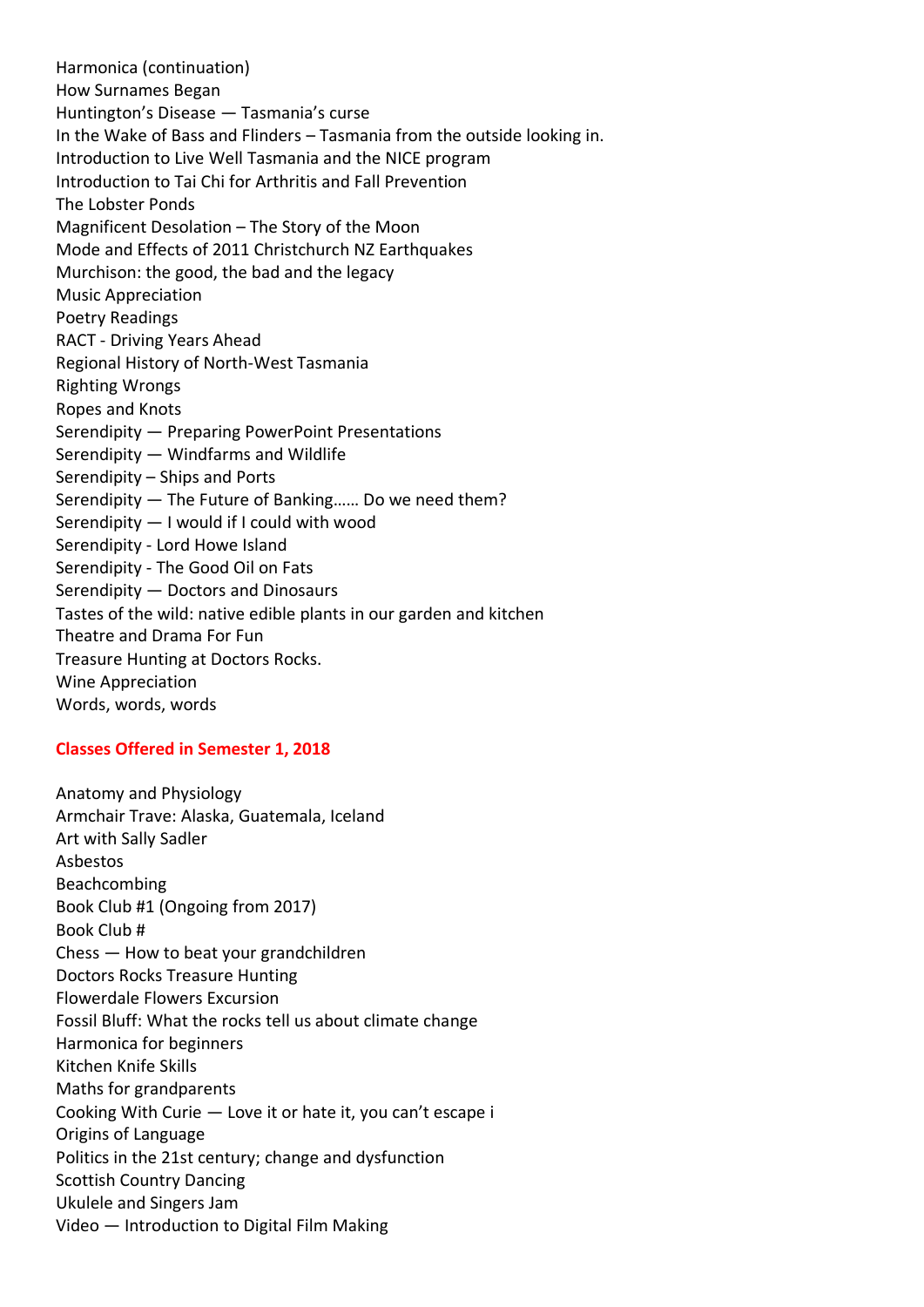Visit to SED Industry Magic of Watercolour Why Things Happen Serendipity Electric Vehicles How to build a ukulele **Ships** How Things Work Waterbirds in our region History of Optics in Art Climate Change Native Orchids of NW Tasmania On Splintered Rails Part 2 Marrawah Tram Plant Names and Their Meanings Visit to the United Nations in New York Voluntary Euthanasia Australian Electoral Systems; How they work

## **Classes Offered in Semester 2, 2017**

Home Brewing for Beginners Home Brewing with Grain Book Group Cooking Like a Mad Scientist Living With the Law Mahjongg Maths Every Picture Tells a Story Emu Valley Rhododendron Garden Tour Wonder of Water Colour Alexander Technique Balls and Bands End of Term Picnic at The Gardens Christchurch Earthquake History of Goldie Street Southern Prospect Visit Ukulele for Beginners Ukulele Players and Singers (continuation) Ukulele Players & Singers Concert Practice Wandering Wynyard (Seniors Week) **Serendipity** 

Mars as the Abode of Life Public Speaking Edible Tasmanian Native Plants How Do You Find Ore Deposits? Birds in Our Region News and Views Fritz Haber: Benefactor or Monster? Blood, Guts and Biochemistry The Rock Readers: How Earth's deep time was discovered Pilbara Rock Art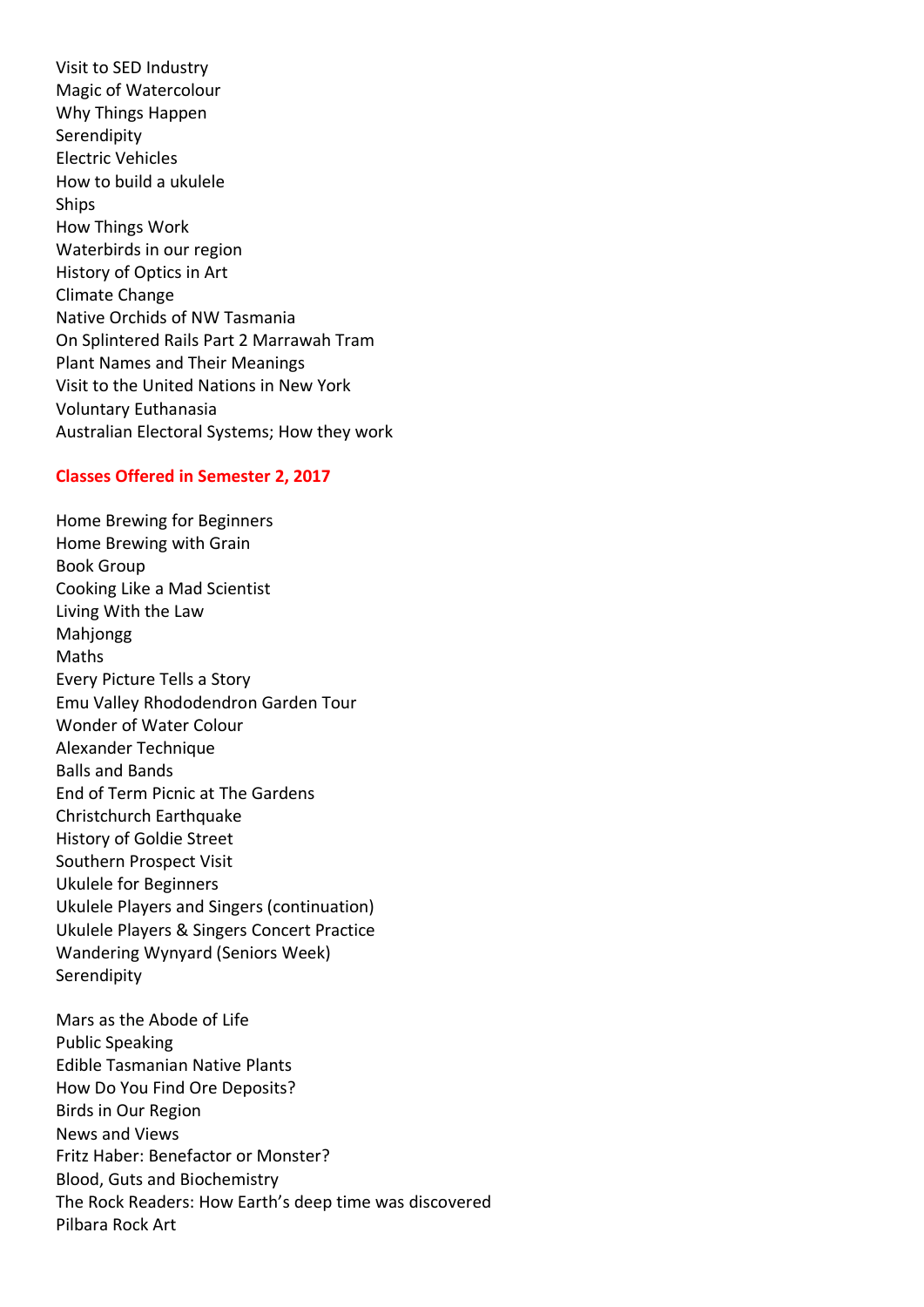Beauty and the Beast Cooking Styles in Our Area Understanding International Politics Maths Mayhem Photography in the Digital Age Science: Anthropocene – how we created our own time marker for future rocks Science: Tickling the Dragon's Tail Science: Local Lithology Write Now

#### **Classes Offered in Semester 1, 2017**

Home Brewing for Beginners Home Brewing with Grain Book Group Cooking Like a Mad Scientist Living With the Law Mahjongg Maths Every Picture Tells a Story Emu Valley Rhododendron Garden Tour Wonder of Water Colour Alexander Technique Balls and Bands End of Term Picnic at The Gardens Christchurch Earthquake History of Goldie Street Southern Prospect Visit Ukulele for Beginners Ukulele Players and Singers (continuation) Ukulele Players & Singers Concert Practice Wandering Wynyard (Seniors Week) Serendipity Mars as the Abode of Life Public Speaking Edible Tasmanian Native Plants How Do You Find Ore Deposits? Birds in Our Region News and Views Fritz Haber: Benefactor or Monster? Blood, Guts and Biochemistry The Rock Readers: How Earth's deep time was discovered Pilbara Rock Art Beauty and the Beast Cooking Styles in Our Area Understanding International Politics Maths Mayhem Photography in the Digital Age Science: Anthropocene - how we created our own time marker for future rocks Science: Tickling the Dragon's Tail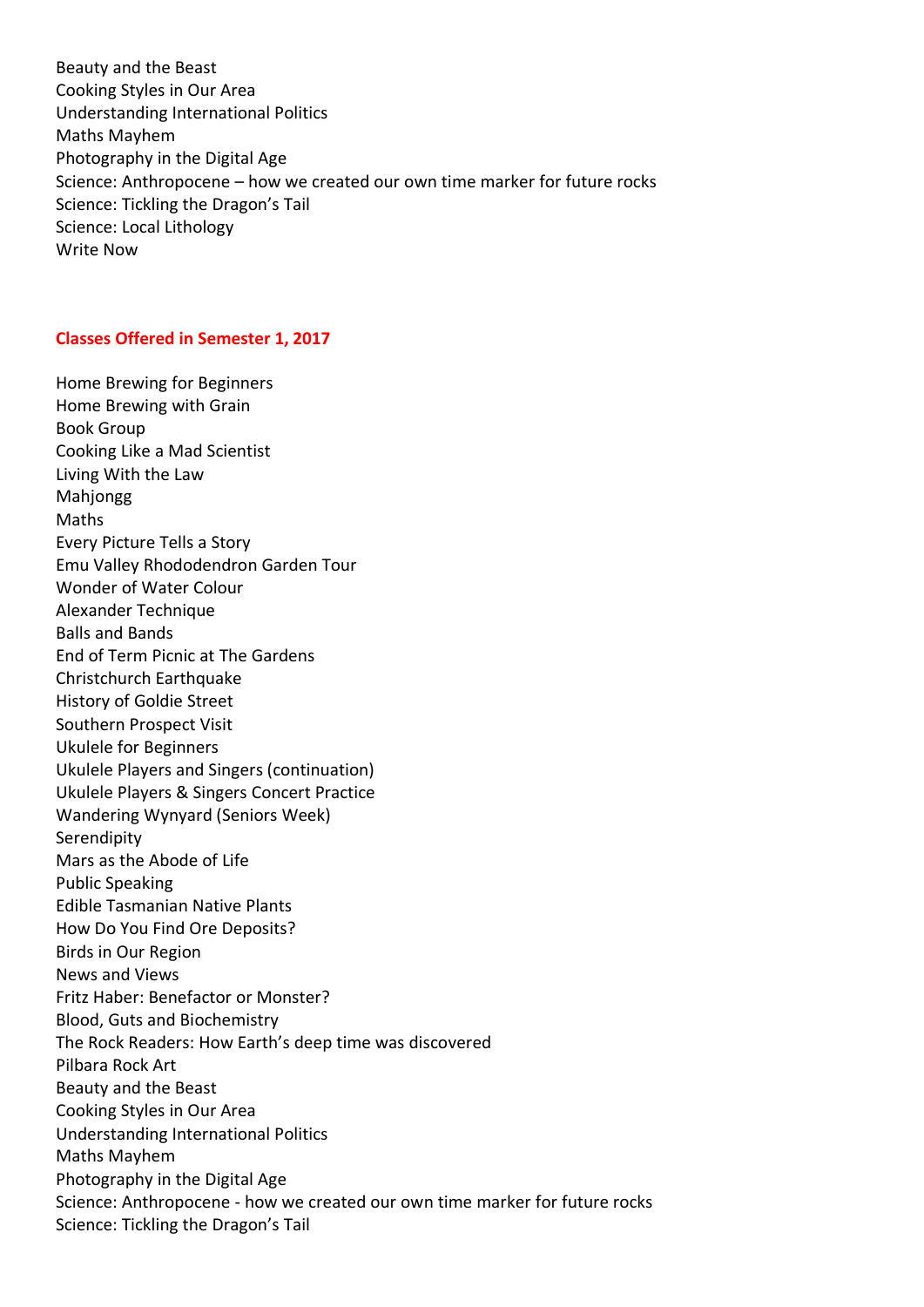Science: Local Lithology Write Now

## **Classes Offered in Term 1, 2016**

Amigarumi Anatomy and Physiology Art En Plein Air Art – Mixed Media Mayhem Basic Kayaking Book Group (through year) Clogging Economics French Conversation Health: Alexander History Health: The Alexander Technique Health: Mindfulness – What's It All About? Health: Chi Ball Mahjongg (Japanese Rules) Recycling Sock Knitting – More Advanced Singing: Let's Sing Out Load! Something in the Air (juggling with scarves) Ukulele Serendipity Black and Shiny Words (Geology) There's A Hole In My Tent! (The impact of photography on Western art) Where Do Numbers Come From? Sex, Death and Geological Triumph Politics The once and future elements The Good Oil on Fats (healthy nutrition) Plant Names and Their Meanings: An Introduction to Plant Nomenclature How Do Mineral Deposits Form? Tulips – where in the world do they go? On Splintered Rails (The history of Tasmanian tramways) From Rocky Cape to the Rocky Mountains: Geological Connections between Tasmania and the Western United States

#### **Classes Offered in Term 2 2016**

Art Cryptic Crosswords German Science: Anat omy and Physiology Science: Rock Words (geology) Science: The Universe Is So Big and I Am So Small Science: Tour of Tas. Advanced Minerals Writing: Creative Writing Writing: Poetry Writing: Jour nalism Writing: Self-Publishing Knitting Socks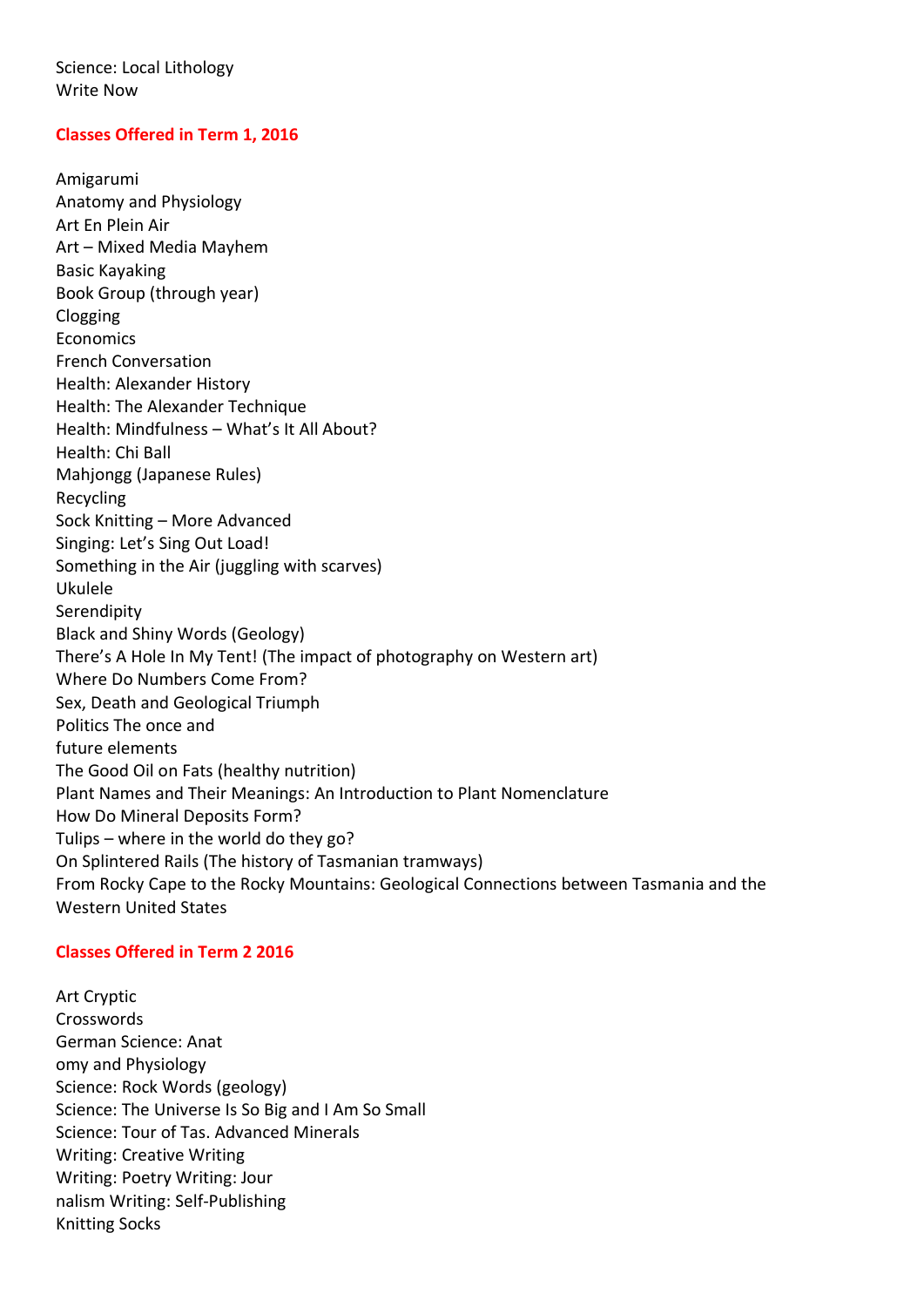Health Matters: CPR & Stroke Recognition Health Matters: Hearing Health Matters: Herb and Drug Interactions – What's good and what's not Health Matters: Palliative Care Health Matters: Living Well – Increase your own community's health and wellbeing Health Matters: How To Maximise Your Mental Health Health Matters: Buteyko Over The Rainbow: A love story Sudoku for Beginners Ukulele for Beginners Upwords Picnic at Hanging Bluff (end of year celebration) E-bikes: A wonderful way to see the world Introduction to Family History Research History of Mythology Tools and Trailers: Blade Sharpening Tools and Trailers: Basic Tools Tools and Trailers: Let's Make Something Tools and Trailers: Trailer Reversing Introduction to Line Dancing Money, Debt, Deficit and Other Myths: The challenges for economic orthodoxy Introduction to Scottish Dancing Serendipity Fiery Words (Geology) Cheesemaking at Home What the Rocks at Fossil Bluff Tell Us About Climate Change One Picture – A Thousand Words: Maps past and present Two Cultures: Art and Science The Ship, The Pinhole & the Prism (The invention of perspective in Western art)

## **Term 1 2016**

Aerobics: An Introduction Bird Identification for Beginners Eco Spirituality Gin: Dutch Courage , Mothers' Ruin or the Cocktail Queen? Living with the Law in Tasmania Real Estate: How to Negotiate A Musical Journey from Europe to Tasmania Coffee Shop German Serendipity: So Many Gods Serendipity: China – Beyond the Tourist Bubble Serendipity: Dance of the Dragon Serendipity: Earthy Words Serendipity: Beachcombing Serendipity: Stopping the Rot Serendipity: Artistic Creativity – Origins and Processes Serendipity: Deep Down where Sun Don't Shine (science of speleology) Serendipity: Liquid Gold (cider making) Train Your Memory You, Me and Almost Everything Else: The Inside Story (introduction to chemistry) The World's a Stage